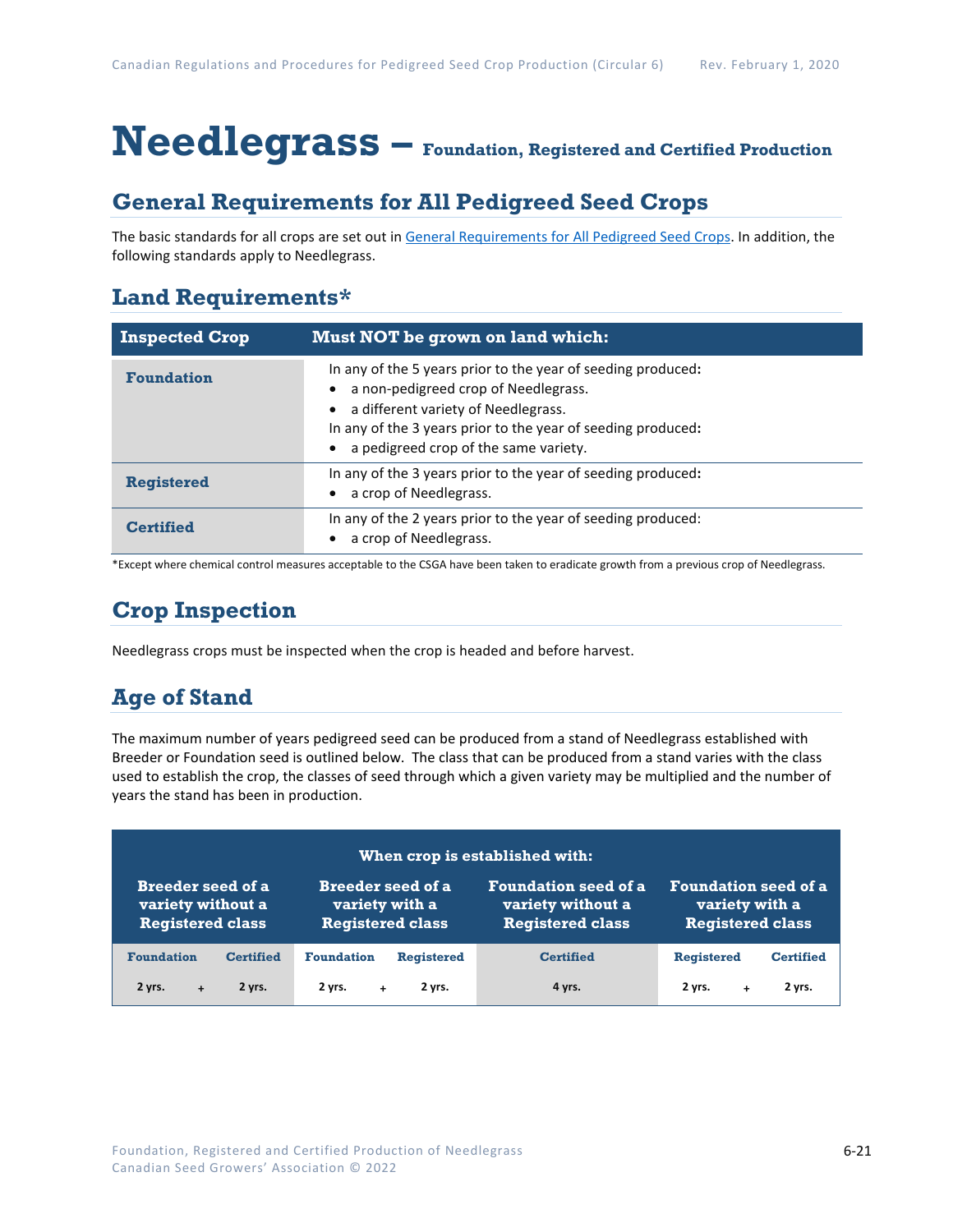### **Crop Standards**

### **Isolation**

The isolation must be reasonably free from plants that may cross pollinate with the inspected crop. The risk to varietal purity posed by plants that may cross pollinate varies depending on area, density, stage of maturity and distance from the inspected crop. These factors will be taken into consideration in determining the pedigreed status of the inspected crop. Not more than 3 plants per square meter, on average, of plants that may cross pollinate with the inspected crop should be in the required isolation adjacent to an inspected crop.

Minimum Isolation Distances Required from an Inspected Crop to Other Crops:

#### 1. Varietal Purity **Distance**

- a. Inspected pedigreed Needlegrass of same variety and class 1 meter (3 feet)
- b. Inspected pedigreed Needlegrass of same variety, different class 3 meters (10 feet)
- c. Planted with Certified seed of the same variety 3 meters (10 feet)\*
- d. Different varieties of Needlegrass or non-pedigreed Needlegrass Table below

 $\mathcal{L}$ \* For Certified crop status only, provided the pedigree of the Certified seed used can be established.

|                                  | <b>Minimum Isolation Distance</b> |                   |                  |
|----------------------------------|-----------------------------------|-------------------|------------------|
| Area of<br><b>Inspected Crop</b> | <b>Foundation</b>                 | <b>Registered</b> | <b>Certified</b> |
| 5 acres or less                  | 400 m (1312 ft)                   | 300 m (984 ft)    | 150 m (492 ft)   |
| More than 5 acres                | 300 m (984 ft)                    | 100 m (328 ft)    | 50 m (164 ft)    |

#### 2. Mechanical Purity **Distance** Distance

a. Bromegrasses, Fescues, Ryegrasses, Wheatgrasses, Wildryes 3 meters (10 feet)

#### Border Removal in Lieu of Isolation:

For seed crops in excess of 5 acres, removal of a border from the inspected crop in lieu of the required isolation to a different variety or non-pedigreed Needlegrass is permitted as outlined in the table below. The border must be allowed to shed pollen before being discarded.

|                       |                                                               | <b>Border Removal in Lieu of Isolation Distances</b>               |  |
|-----------------------|---------------------------------------------------------------|--------------------------------------------------------------------|--|
| <b>Inspected Crop</b> | <b>Actual isolation distance</b><br>from contaminating source | Distance to be removed from<br>the inspected seed crop             |  |
| <b>Foundation</b>     | 300 m (984 ft) +                                              | $0 \text{ m}$ (0 ft)                                               |  |
|                       | 200 - 299 m (656 - 983 ft)                                    | 3 m (10 ft)                                                        |  |
|                       | 150 - 199 m (492 - 655 ft)                                    | 5 m $(16 ft)$                                                      |  |
|                       | less than 150 m (492 ft)                                      | 5 m (16 ft) + 150 m (492 ft) minus                                 |  |
|                       |                                                               | the actual isolation distance                                      |  |
| <b>Registered</b>     | 100 m $(328 ft) +$                                            | $0 \text{ m}$ (0 ft)                                               |  |
|                       | 75 - 99 m (246 - 327 ft)                                      | 3 m (10 ft)                                                        |  |
|                       | 50 - 74 m (164 - 245 ft)                                      | 5 m (16 ft)                                                        |  |
|                       | less than 50 m $(164 ft)$                                     | 5 m (16 ft) + 50 m (164 ft) minus<br>the actual isolation distance |  |